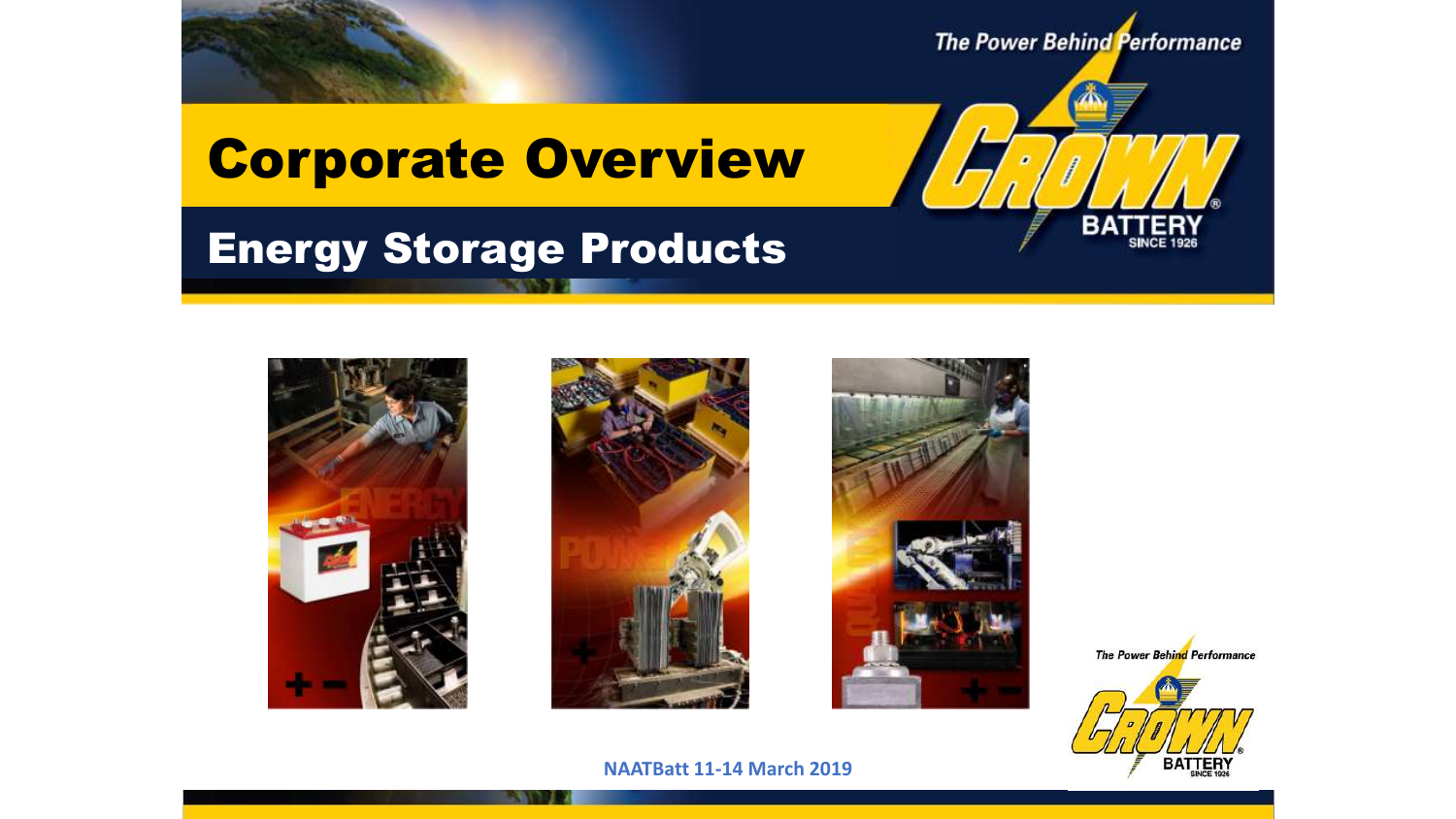# Company. Profile.

#### The Power Behind Performance since 1926

- − 90 + years of knowledge, experience and global growth
- − Crown Battery's employee community averages 9.5 "Years in Service" in 2019

#### Lead-Acid Battery Producer

- − SLI and Industrial Batteries
- − Modern, Fully Integrated Manufacturing Facility
- − ISO 9001:2015 Certified
- − 600 Employees Across the Enterprise

#### Global Customer Community

- − 14 North American Corporate Distribution Locations
- − Authorized Distributor Network in North America & Global Markets
- − Supplier to Market-Leading OEM's



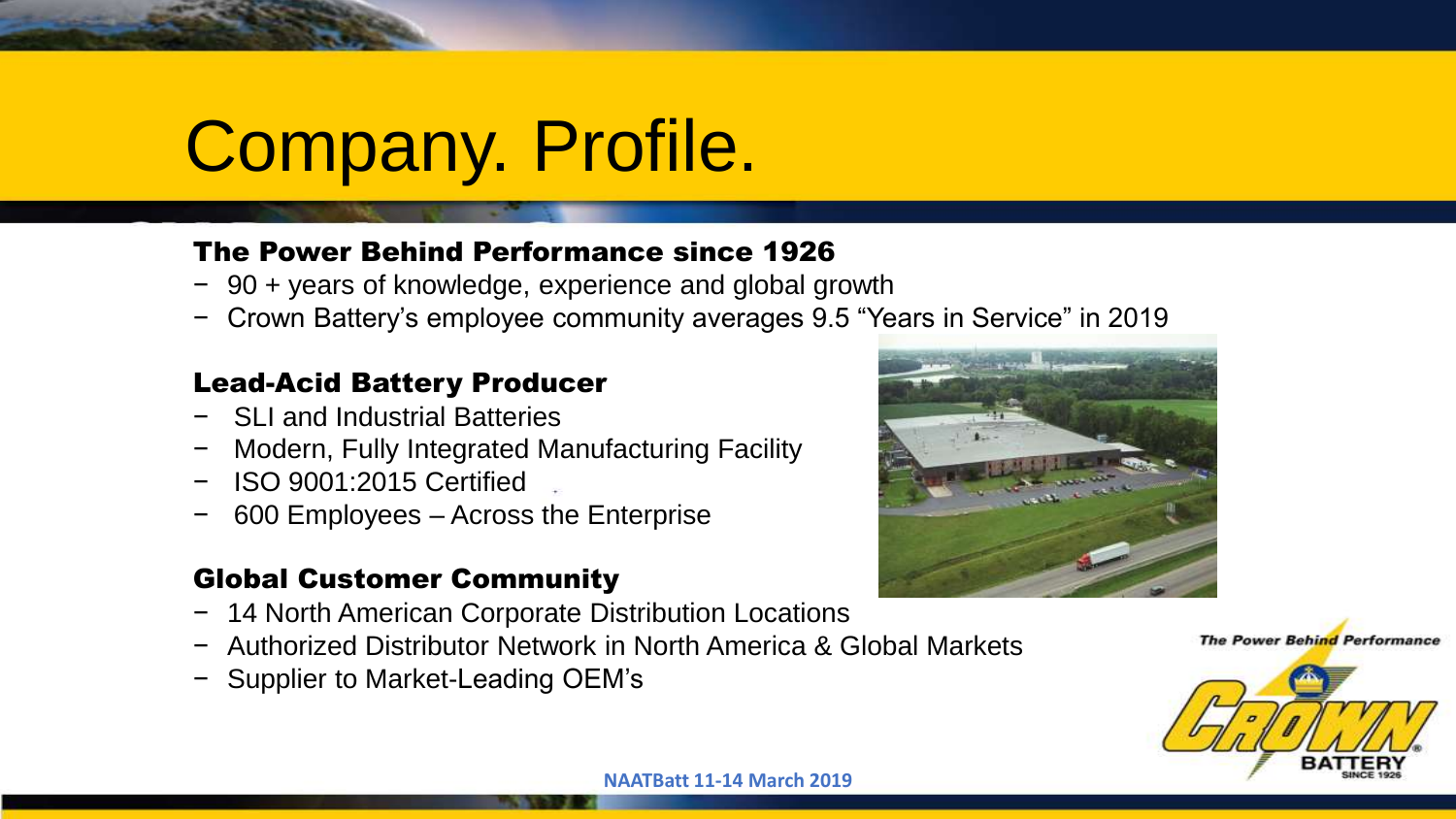## Company. Operations.

#### Subsidiaries ▪ Branch Distribution Centers ▪ Commercial Operations

**Crown Battery operates 14 corporate distribution centers in North America:**

| <b>Midwest DC</b>      | W. Ohio DC                | <b>Cleveland IND</b> |
|------------------------|---------------------------|----------------------|
| S. Illinois DC         | <b>Central States DC</b>  | <b>Toronto DC</b>    |
| W. Pennsylvania IND    | <b>Central States IND</b> | <b>Montreal DC</b>   |
| <b>Mid-Atlantic DC</b> | <b>Central Ohio DC</b>    | <b>SoCal DC</b>      |
| <b>New England DC</b>  | <b>Toledo IND</b>         |                      |

**Crown Battery owns and operates four subsidiary companies that assemble, service and market SLI & Industrial battery products to North American markets:**

| Crown Battery of Canada Ltd - Ontario / Canada                                  | Industrial Powersource – Santa Fe Springs, CA |
|---------------------------------------------------------------------------------|-----------------------------------------------|
| Commercial Battery of Canada - Quebec / Canada Reaco Battery - Johnson City, IL |                                               |

**Crown Battery opened a Commercial Services Center and National Training Center in Fremont, Ohio in 2012.**

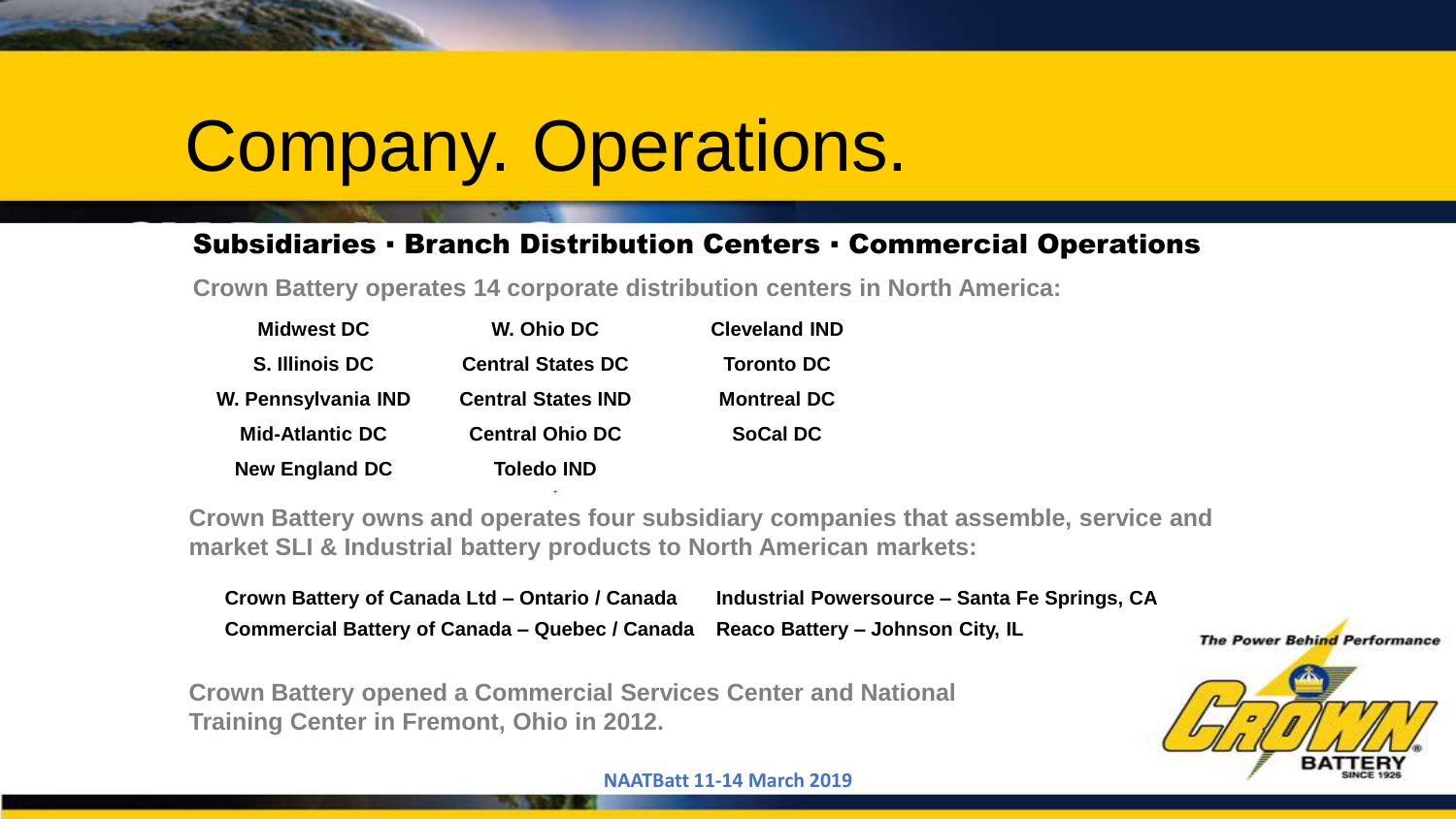# Company. Facts.

#### Sustainable & Responsible

- − Outstanding Employee Safety
- − Positive Financial Performance
- − Safe, Sustainable & Compliant Op's
- − Capital Investments include Renewables
- − Achieving Corporate Objectives

#### Continual Improvements

- − Major Factory Capital Expansions
- Employee Wellness Center
- − Expanded Test Labs
- − National Training Center (CSC)

| Year | <b>Employees</b> |
|------|------------------|
| 1995 | 244              |
| 2000 | 313              |
| 2005 | 368              |
| 2006 | 421              |
| 2009 | 450              |
| 2019 | 600              |

- − 75 new employees in the last 6 years
- 150 new employees in the last 10 years

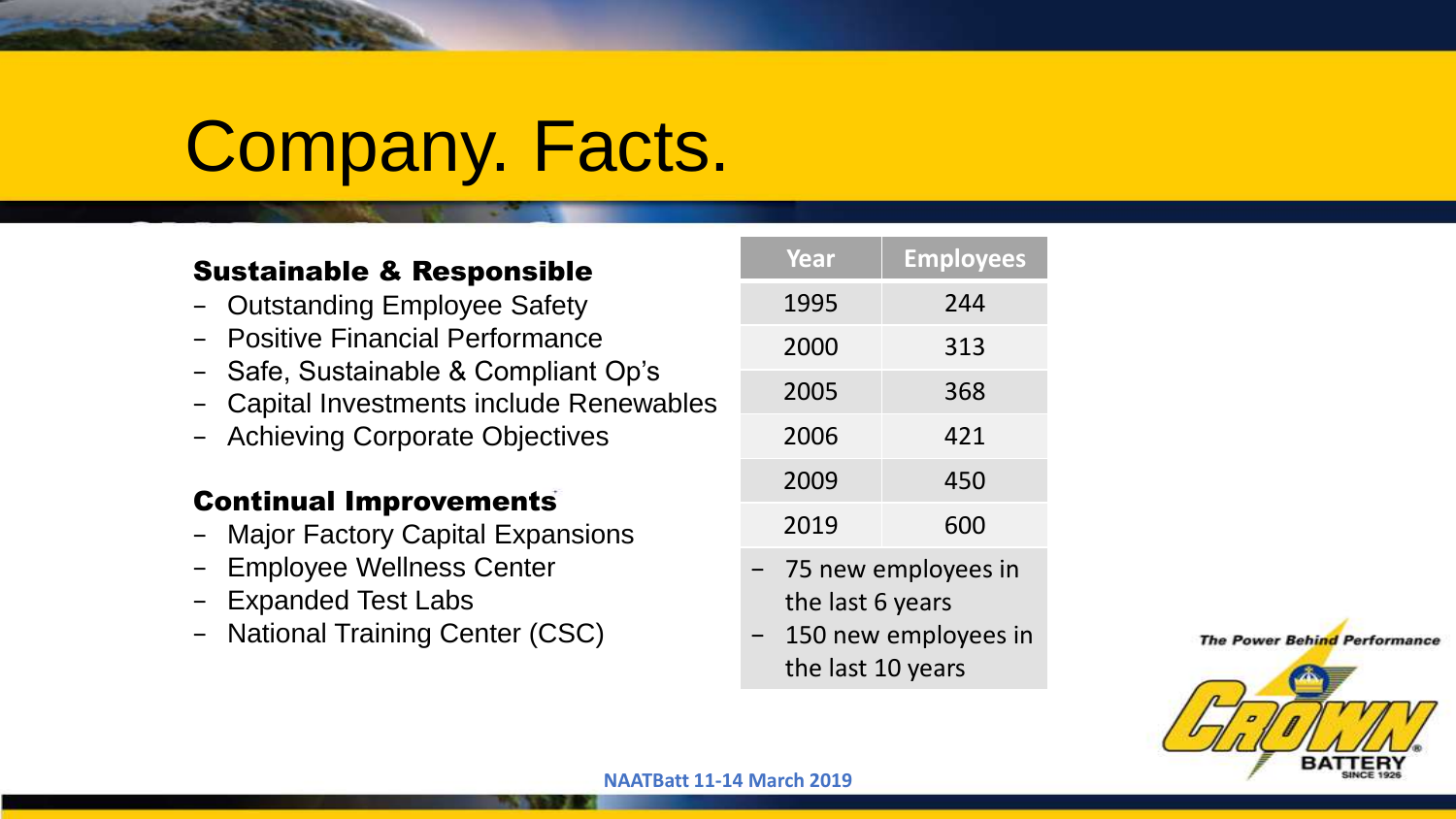# SLI Products Group

#### SLI Product Capabilities Include:





**Deep Cycle Commercial Heavy Duty** 



**Renewable Power**



**Automotive**



**Seasonal Marine & RV Crown 1 AGM** 





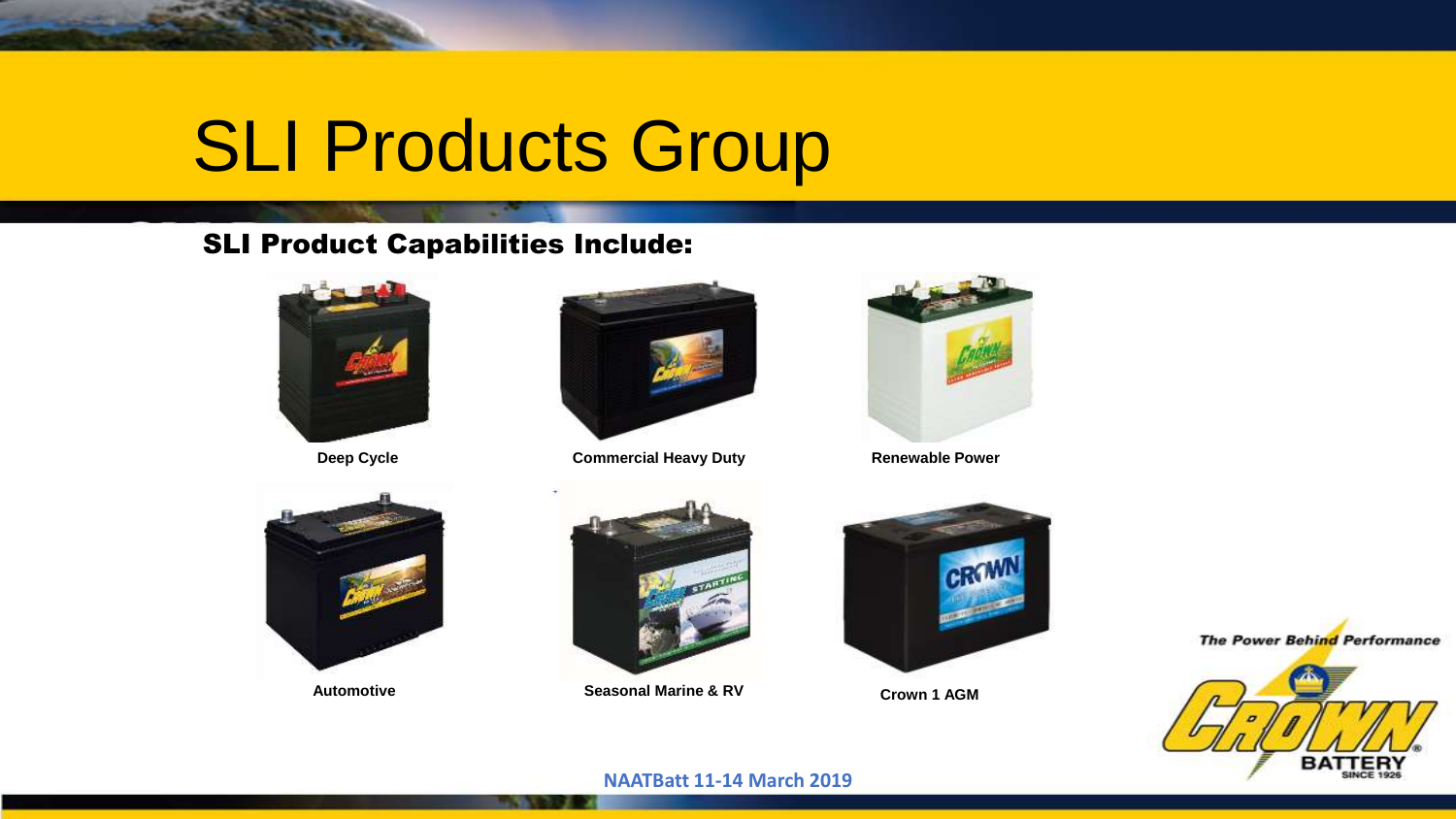### Industrial Products Group

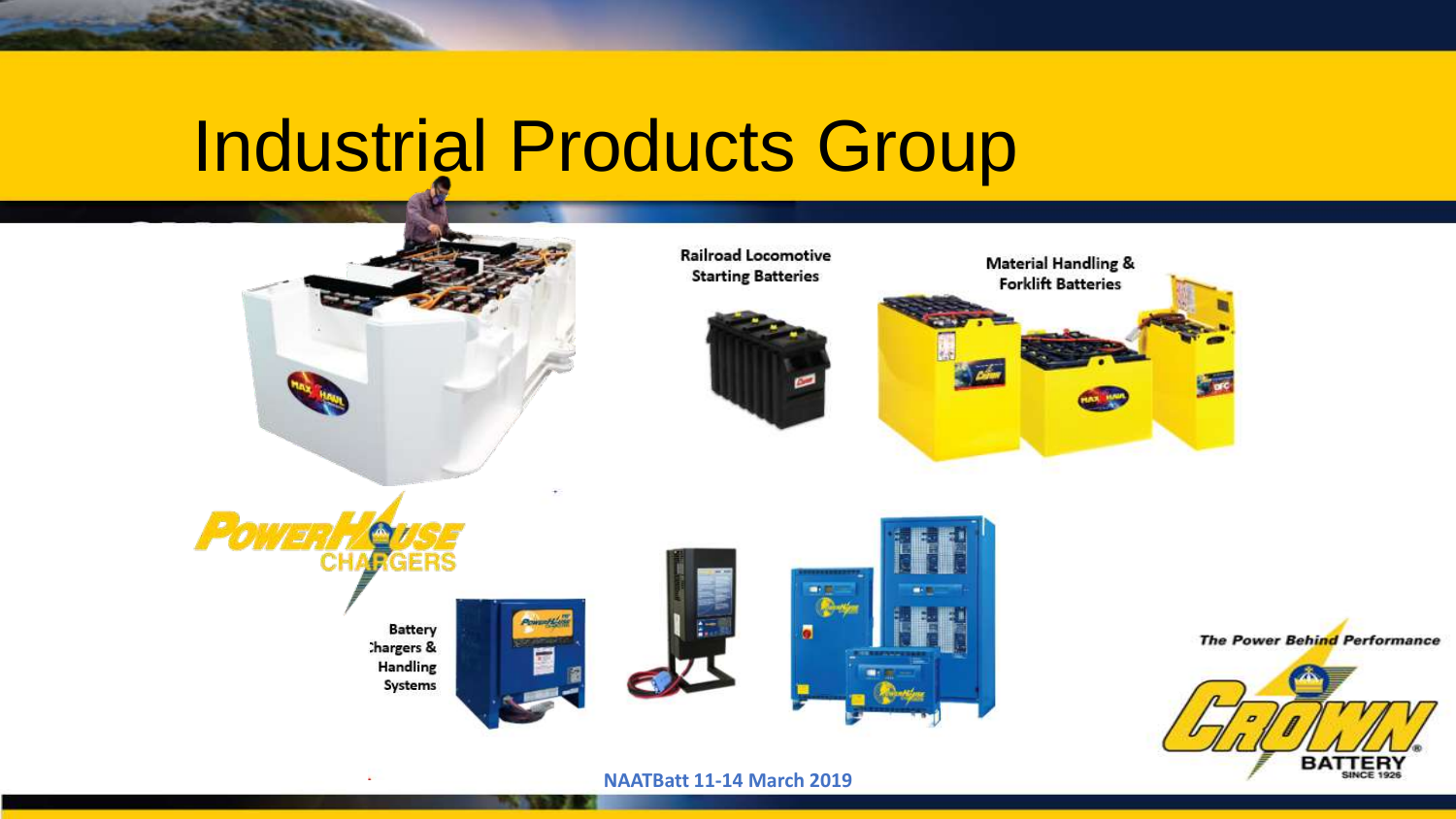## Technology Development

- Member of CBI (Consortium for Battery Innovation)
- Committed to Lead-acid Bipolar technologies
- Member of Soteria BIG Consortium
- Committed to looking outside the lead-acid battery industry for

product development.